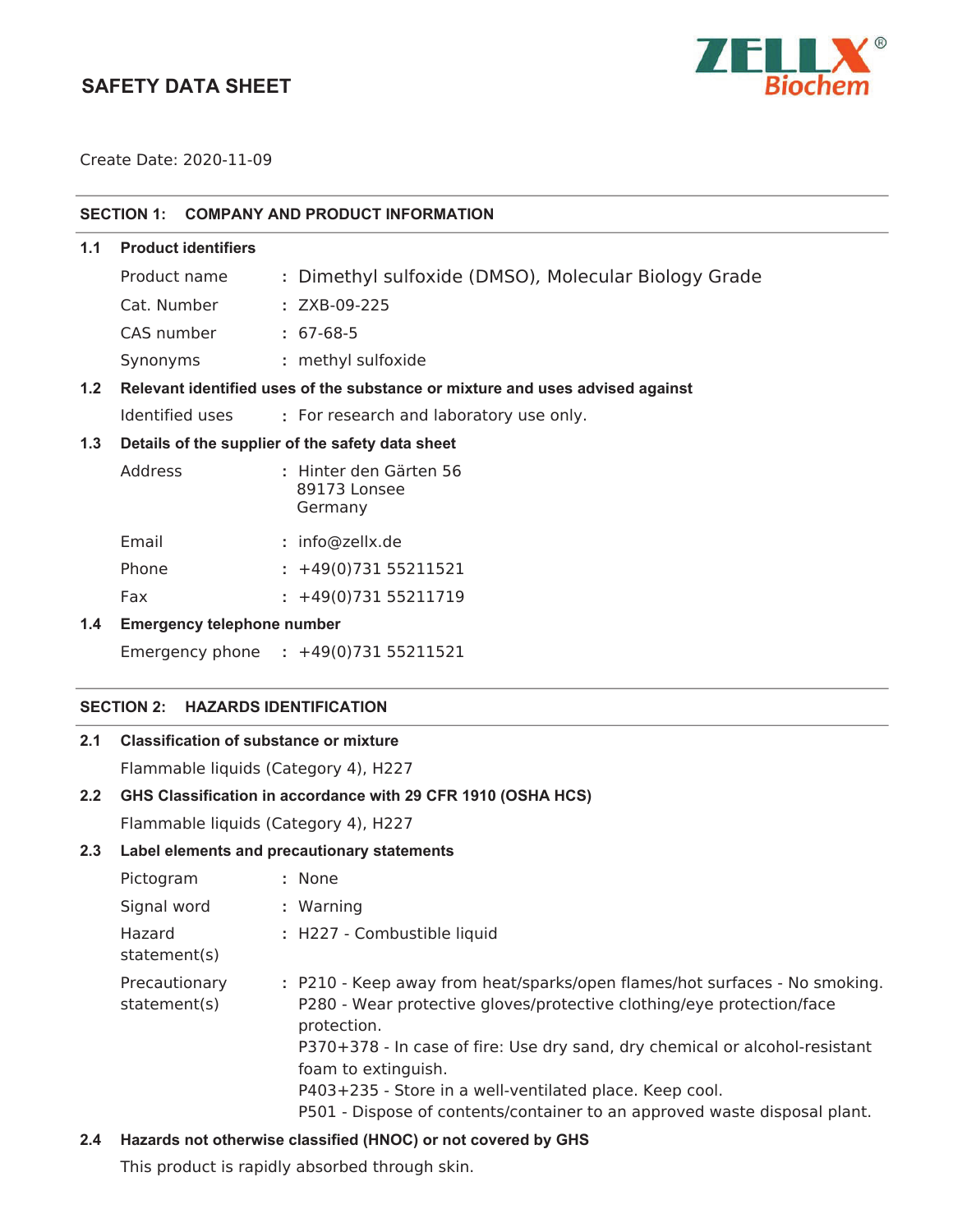## **2.5 NFPA Rating**

- Health hazard **:** 0 Fire hazard **:** 2
- Reactivity hazard **:** 0

## **2.6 HMIS Rating**

| Health hazard            |        |
|--------------------------|--------|
| Chronic health<br>hazard | $\ast$ |
| Reactivity hazard        | O      |
|                          |        |
| Flammability             | : 2    |

#### **SECTION 3: COMPOSITION/INFORMATION ON INGREDIENTS**

#### **3.1 Substances**

| Substance                                                                       | CAS#    | FC#       | Concentration |
|---------------------------------------------------------------------------------|---------|-----------|---------------|
| Dimethyl sulfoxide<br>M.F: C <sub>2</sub> H <sub>6</sub> OS<br>M.W: 78.13 g/mol | 67-68-5 | 200-664-3 | $95 - 100%$   |

#### **3.2 Hazardous components & classification**

Flam. Liq. 4; H227

## **SECTION 4: FIRST AID MEASURES**

#### **4.1 Description of first aid measures**

#### **General advice**

Consult a physician if symptoms are severe or persistent. Provide this data sheet to medical personnel. If product is spilled or leaked, evacuate area.

#### **In case of inhalation**

If inhaled, move person to fresh air and monitor breathing. If not breathing, give artificial ventilation. Consult a physician if symptoms are severe or persistent.

#### **In case of skin contact**

Immediately wash with excess soap and water. If spilled on clothing, remove all affected clothing. Consult a physician if symptoms are severe or persistent.

### **In case of eye contact**

Flush eyes with water or eye wash solution as a precaution for 15 minutes. Consult a physician if symptoms are severe or persistent.

#### **In case of ingestion**

Only induce vomiting if recommended by medical personnel. If subject is unconscious, do not give anything by mouth. If conscious, rinse mouth with water. Consult a physician if symptoms are severe or persistent.

#### **4.2 Most important symptoms and effects, both acute and delayed**

All known important symptoms are described in Section 2 and/or Section 11. No other important symptoms to report.

#### **4.3 Indication of any immediate medical attention and special treatment needed**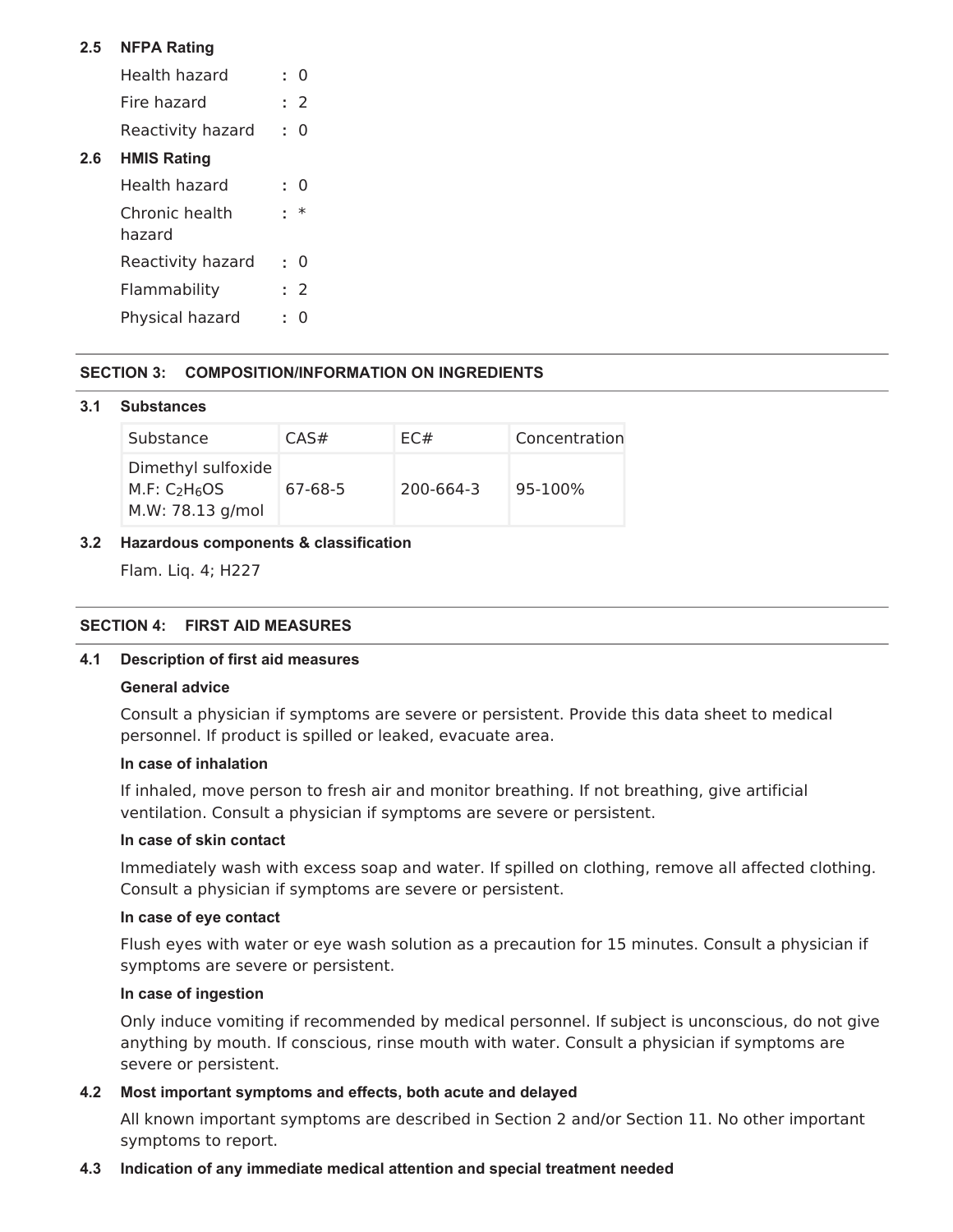No special treatment indicated. Provide treatment in accordance with exhibited systems.

## **SECTION 5: FIREFIGHTING MEASURES**

#### **5.1 Suitable extinguishing media**

Water spray, alcohol-resistant foam, dry chemical, and carbon dioxide extinguishers are suitable.

#### **5.2 Unsuitable extinguishing media**

No known unsuitable extinguishing media.

- **5.3 Special hazards arising from the substance** Carbon oxides, sulfur oxides
- **5.4 Advice for firefighters**

Wear protective gear, such as self-contained breathing apparatus, if necessary

#### **SECTION 6: ACCIDENTAL RELEASE MEASURES**

#### **6.1 Personal precautions, protective equipment and emergency procedures**

Provide suitable ventilation. Use any necessary personal protective equipment. Avoid contact with skin and eyes, and avoid creation and inhalation of vapor or dust. Keep all unnecessary personnel away.

#### **For personal protection see section 8**

#### **6.2 Environmental precautions**

Prevent product from entering public sewers and waterways.

**6.3 Methods and material for containment and cleaning up**

Use inert absorbent material to absorb any spilled or leaked product. Keep in suitable, closed containers for disposal.

#### **For proper disposal see section 13**

#### **SECTION 7: HANDLING AND STORAGE**

#### **7.1 Precautions for safe handling**

Provide suitable ventilation. Wear any necessary personal protective equipment. **For precautions see section 2**

#### **7.2 Conditions for safe storage, including any incompatibilities**

Storage conditions **:** Store upright, closed container in arid, ventilated environment.

Incompatible materials **:** Acid chlorides, phosphorus, strong acids, strong oxidizing agents, and strong reducing agents are incompatible with this product.

#### **SECTION 8: EXPOSURE CONTROLS/PERSONAL PROTECTION**

#### **8.1 Control parameters**

DMSO, CAS No.: 67-68-5 TWA: 250.000000 ppm. Basis: USA. Workplace Environmental Exposure Levels (WEEL).

#### **8.2 Engineering controls**

Follow good industrial hygiene and safety practices when handling product.

#### **8.3 Personal protective equipment**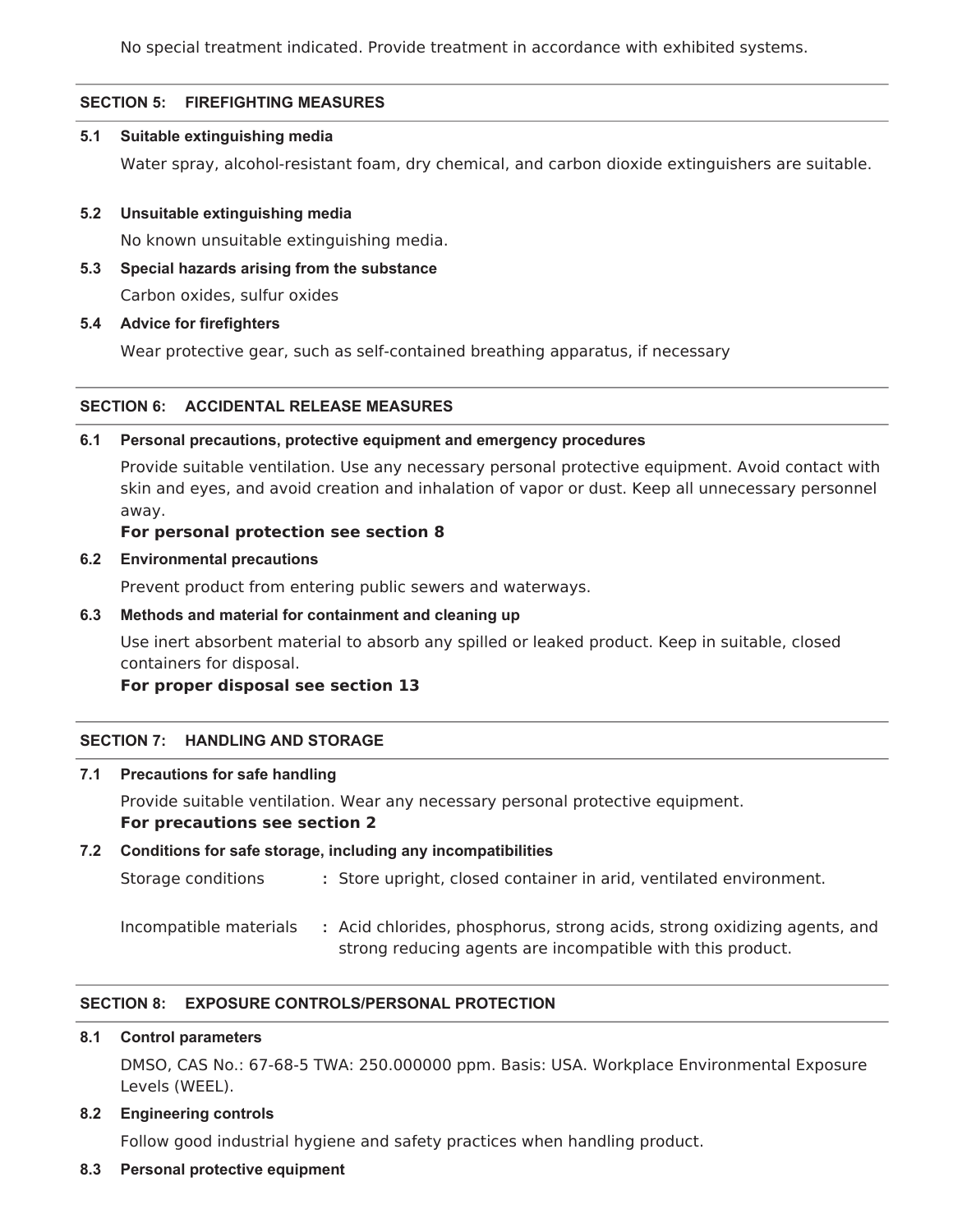| Eye/face protection               | : Use only government-approved safety glasses with side-shields.                                                                                                                                                                                                                             |
|-----------------------------------|----------------------------------------------------------------------------------------------------------------------------------------------------------------------------------------------------------------------------------------------------------------------------------------------|
| Skin protection                   | : Use gloves when handling product. Inspect gloves before use to<br>ensure suitability for use. Remove without exposing skin to the gloves<br>outer surface. Discard used gloves according to all pertinent laws<br>and/or current good practices (cGXP). Wash hands with soap and<br>water. |
| Body protection                   | : Wear appropriate clothing. Ensure clothing is in good condition, with<br>no holes or tears. When selecting clothing, consider the concentration<br>and amount of substance to be handled.                                                                                                  |
| Respiratory protection            | : Use only approved respirators and components which comply with<br>CDC and NIOSH (US) or CEN (EU) regulations. Required only when<br>vapors or aerosols are created.                                                                                                                        |
| exposure                          | Control of environmental: Prevent product from entering the environment, especially through<br>public sewers or waterways.                                                                                                                                                                   |
| General hygiene<br>considerations | : Comply with general industrial hygiene practice guidelines.                                                                                                                                                                                                                                |

## **SECTION 9: PHYSICAL AND CHEMICAL PROPERTIES**

| 9.1          | Information on basic physical and chemical properties |                                                                         |
|--------------|-------------------------------------------------------|-------------------------------------------------------------------------|
| a)           | Appearance                                            | : Clear, colorless                                                      |
| b)           | Physical states                                       | : Liquid                                                                |
| c)           | Odor                                                  | : Sulfurous                                                             |
| d)           | Odor threshold                                        | : Not available                                                         |
| e)           | Melting point                                         | $: 16-19$ °C                                                            |
| f)           | Boiling point range                                   | $: 189^{\circ}$ C                                                       |
| g)           | pH                                                    | : Not available                                                         |
| h)           | Density                                               | : Not available                                                         |
| $\mathbf{i}$ | Flash point                                           | : 87°C - closed cup                                                     |
| j)           | Evaporation rate                                      | : Not available                                                         |
| $\mathbf{k}$ | Flammability                                          | : Not available                                                         |
| $\mathsf{I}$ | Upper/lower flammability or<br>explosive limits:      | : Upper explosion limit: $42 \%$ (V)<br>Lower explosion limit: 3.5 %(V) |
| m)           | Vapor pressure                                        | : $0.55$ hPa @ 20°C<br>4 hPa @ 50°C                                     |
| n)           | Vapor density                                         | $: 2.70 - (Air = 1.0)$                                                  |
| O)           | Relative density                                      | $: 1.1$ g/mL                                                            |
| p)           | Water solubility                                      | : Completely Miscible                                                   |
| q)           | Partition<br>coefficient:n-octanol/water              | : log Pow: -1.349                                                       |
| r)           | Autoignition temperature                              | $: 300-302$ °C                                                          |
| s)           | Decomposition temperature                             | $: > 190^{\circ}$ C                                                     |
|              |                                                       |                                                                         |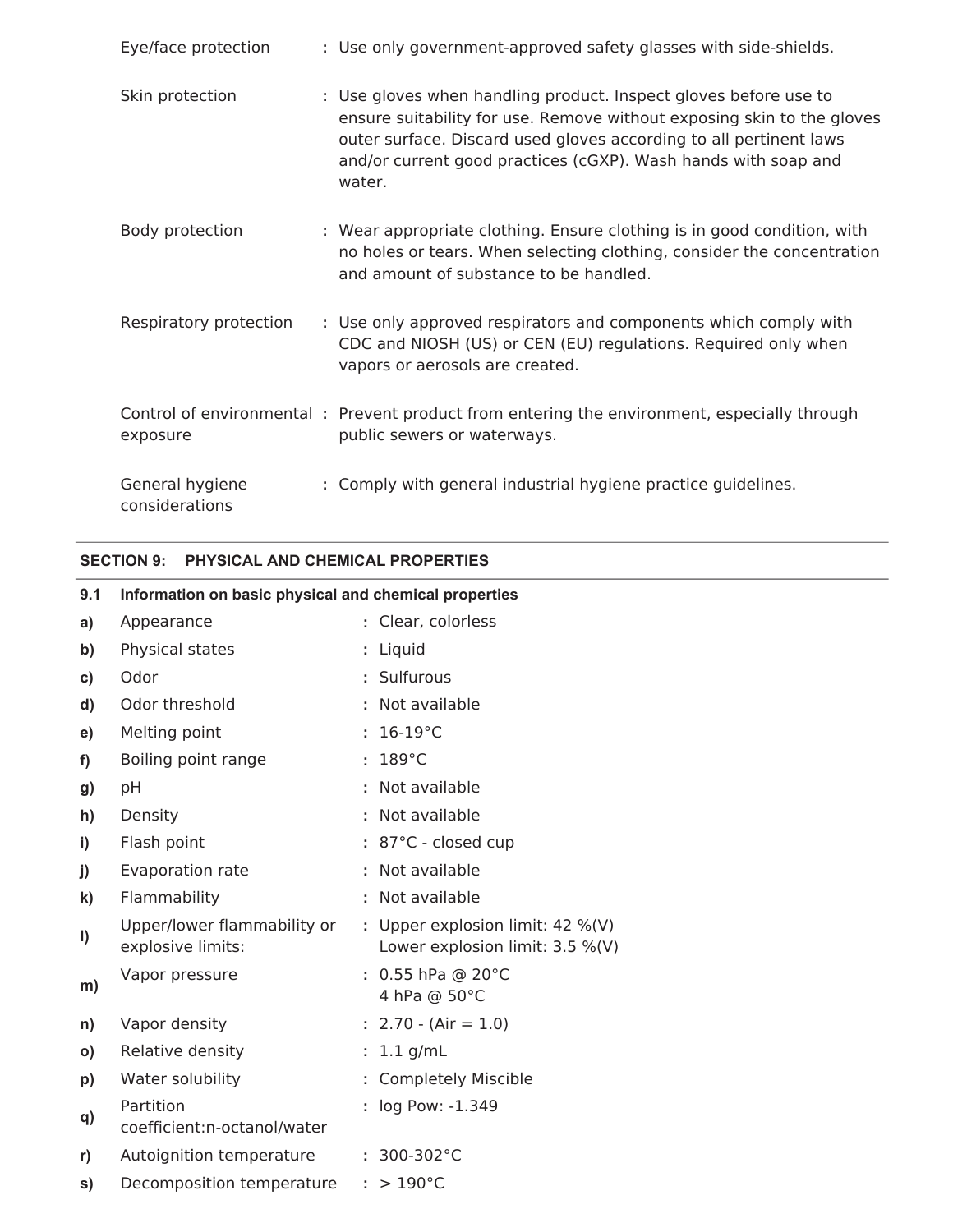- **t)** Kinematic viscosity **:** Not available
- **u)** Explosive properties **:** Not explosive
- **v)** Oxidizing properties **:** The substance or mixture is not classified as oxidizing.
- **w)** Solubility in other solvents **:** Alcohol soluble; Diethylether soluble
- **x)** Surface tension **:** 43.5 mN/m @ 20°C

## **SECTION 10: STABILITY AND REACTIVITY**

#### **10.1 Reactivity**

No special reactivity is known.

## **10.2 Chemical stability**

Product is stable when stored and used as recommended.

## **10.3 Stability note(s)**

Avoid heat, flames, and sparks around this product.

#### **10.4 Polymerization**

No known polymerization.

## **10.5 Possibility of hazardous reactions**

No hazardous reactions are known.

#### **10.6 Incompatible materials**

Acid chlorides, phosphorus, strong acids, strong oxidizing agents, and strong reducing agents are incompatible with this product.

#### **10.7 Hazardous decomposition products**

Under normal conditions of storage and use, hazardous decomposition products should not be produced.

#### **SECTION 11: TOXICOLOGICAL INFORMATION**

#### **11.1 Acute toxicity**

- LD50 Oral **:** Rat 14500 mg/kg
- LD50 Dermal **:** Rabbit > 5000 mg/kg

LC50 Inhalation **:** Rat - 40250 ppm (4 hours)

## **11.2 Skin corrosion/irritation**

Causes mild skin irritation

## **11.3 Serious eye damage/eye irritation**

No eye damage/irritation data available.

## **11.4 Respiratory or skin sensitization**

No sensitization data available.

## **11.5 Germ cell mutagenicity**

Can cause DNA damage and mutations in the mammalian somatic cells.

#### **11.6 Carcinogenicity**

IARC **:** Product and components are not regulated by the IARC.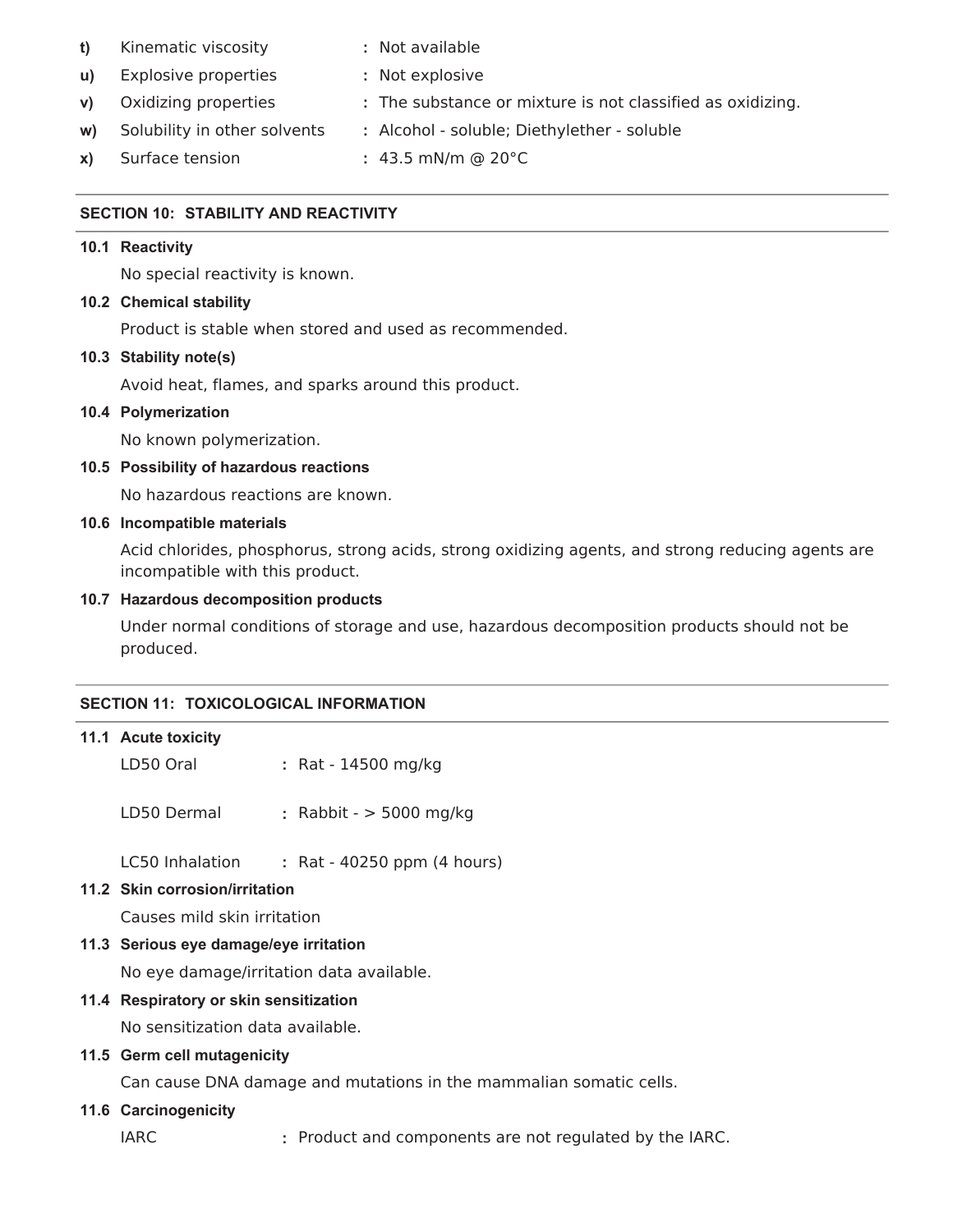| ACGIH |  |  | : Product and components are not regulated by the ACGIH. |  |
|-------|--|--|----------------------------------------------------------|--|
|-------|--|--|----------------------------------------------------------|--|

- NTP **:** Product and components are not regulated by the NTP.
- OSHA **:** Product and components are not regulated by OSHA.

## **11.7 Reproductive toxicity**

No reproductive toxicity data available.

**11.8 Specific target organ toxicity – single exposure**

No specific organ toxicity data available.

#### **11.9 Specific target organ toxicity – repeated exposure**

No specific organ toxicity data available.

#### **11.10Aspiration hazard**

No aspiration hazard data available.

## **11.11Additional Information**

RTECS: PV6210000 Exposure to large amounts can cause: Redness of skin, Itching, Burning, Sedation, Headache, Nausea, Dizziness Eyes - Eye disease - Based on Human Evidence

# **SECTION 12: ECOLOGICAL INFORMATION**

## **12.1 Toxicity**

Species: Fathead Minnow (Pimephales promelas). Exposure: 96 hours. Result: LC50 34000 mg/L Species: Rainbow Trout (Oncorhynchus mykiss). Exposure: 96 hours. Result: LC50 35000 mg/L. Species: Water Flea (Daphnia magna). Exposure: 48 hours. Result: EC50 24600 mg/L. Species: Green Algae (Pseudokirchneriella subcapitata). Exposure: 72 hours. Result: EC50 17000 mg/L

## **12.2 Aquatic toxicity**

No aquatic toxicity data available.

## **12.3 Persistence and degradability**

Not readily biodegradable (31%)

#### **12.4 Bioaccumulative potential**

No bioaccumulation data available.

## **12.5 Mobility in soil**

No soil mobility data available.

#### **12.6 Results of PBT and vPvB assessment**

PBT/vPvB assessment not available as chemical safety assessment is not required/was not conducted.

#### **12.7 Other adverse effect**

Hydrolyses readily in water (-0.12, 1.2 hours @ 30°C)

# **SECTION 13: DISPOSAL CONSIDERATIONS**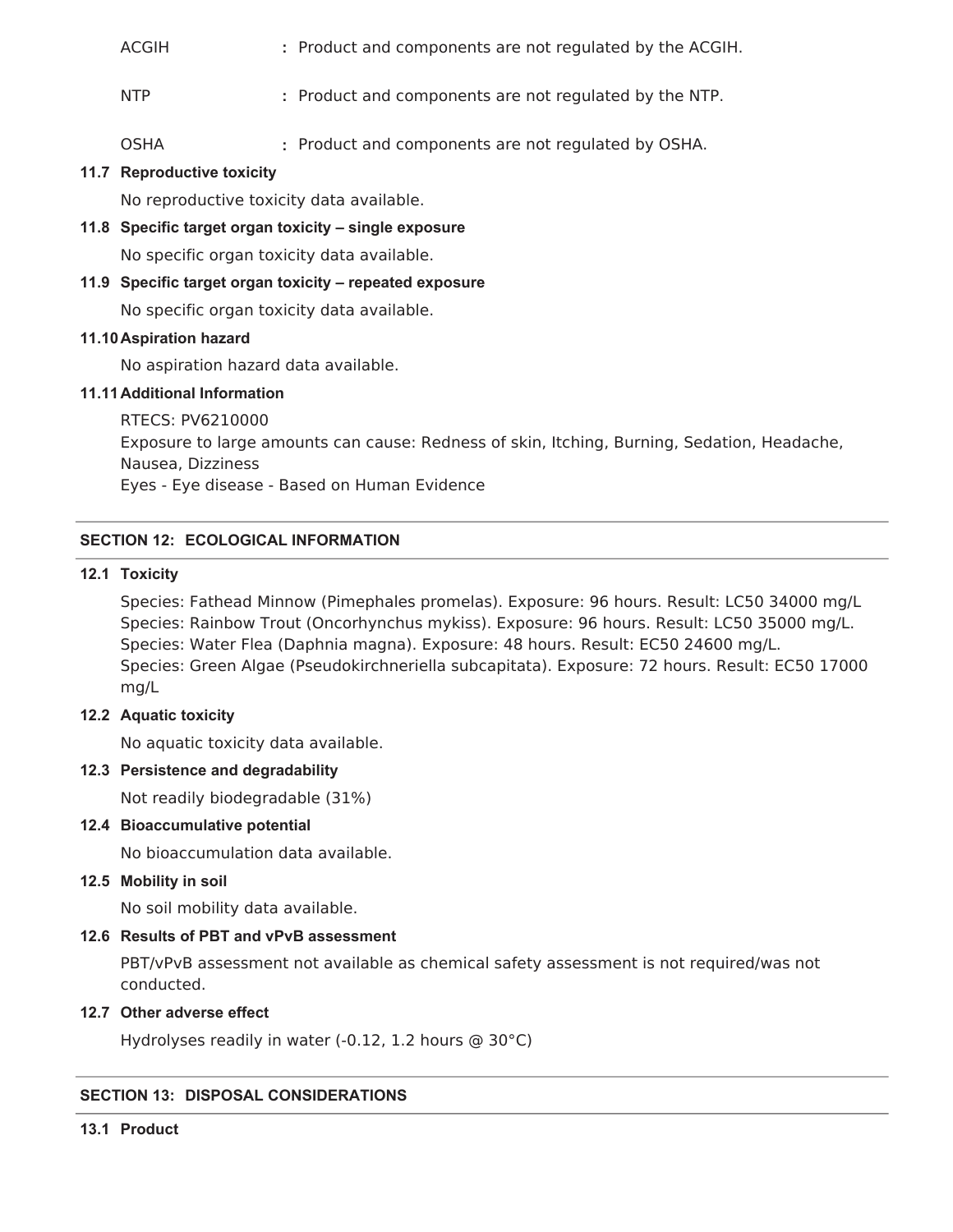Chemical waste generators must determine whether a discarded chemical is classified as a hazardous waste. Chemical waste generators must also consult and adhere to local, regional, and national hazardous waste regulations to ensure complete and accurate classification.

#### **13.2 Packaging**

Packaging should be disposed of in the same manner as unused product.

#### **13.3 Recommendation**

Disposal must be made according to official regulations.

#### **SECTION 14: TRANSPORTATION INFORMATION**

#### **14.1 DOT (US)**

NA# 1993 Class: None Packing Group: III Proper Shipping Name: Combustible liquid, n.o.s. (Dimethyl sulfoxide). Poison Inhalation Hazard: No

#### **14.2 IMDG**

Not a dangerous good under IMDG regulations.

#### **14.3 IATA**

Not a dangerous good under IATA regulations.

## **SECTION 15: REGULATORY INFORMATION**

#### **15.1 SARA**

SARA 302: This product and components are not subject to the reporting requirements of SARA Title III, Section 302.

SARA 313: This product does not contain any components with known CAS numbers that exceed the threshold reporting levels established by SARA Title III, Section 313. SARA 311/312: Fire Hazard, Chronic Health Hazard

#### **15.2 Clean water act (CWA)**

No chemicals are present in this product that are subject to regulation under the Clean Water Act.

#### **15.3 Right to know components**

| Massachusetts                              | : No chemicals are present which require disclosure under the<br>Massachusetts Right to Know Act.                                                |
|--------------------------------------------|--------------------------------------------------------------------------------------------------------------------------------------------------|
| Pennsylvania                               | : Dimethyl sulfoxide CAS No.: 67-68-5                                                                                                            |
| New Jersey                                 | : Dimethyl sulfoxide CAS No.: 67-68-5                                                                                                            |
| California<br>proposition 65<br>components | : This product contains no chemicals which are known to the State of<br>California to cause cancer, or birth defects or other reproductive harm. |

#### **SECTION 16: OTHER INFORMATION**